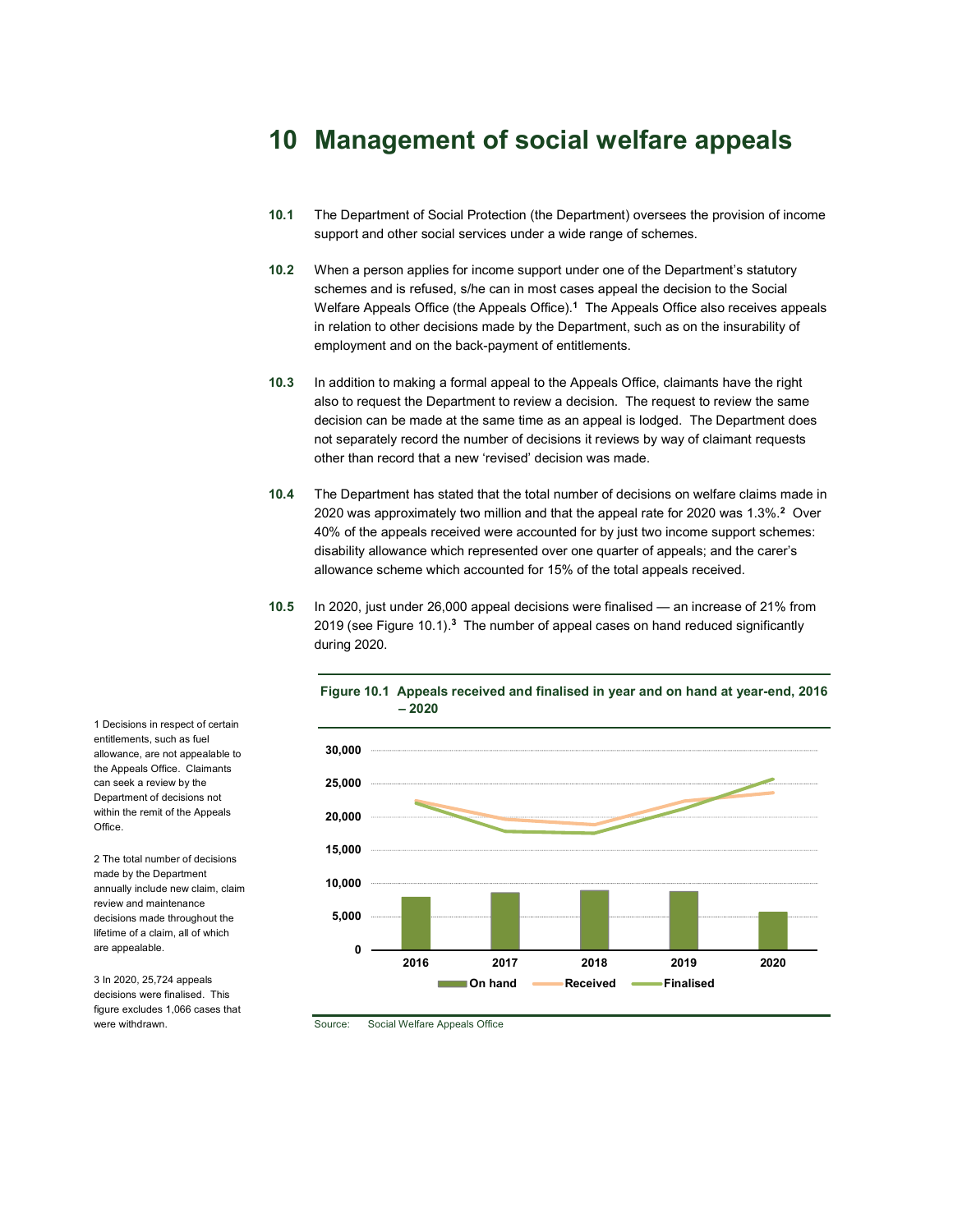# Disposal of appeals

- 10.6 When a claimant submits an appeal, it goes, in the first instance, to the Department where the original deciding officer in the case, or another deciding officer, has the opportunity to review the decision e.g. to consider whether any new or additional information has been provided that was not included in the original decision. If the decision is not revised, the Department sends the appellant's file to the Appeals Office.<sup>1</sup>
- 10.7 In the Appeals Office, the appeal can be decided 'summarily' by way of a desk review by the appeals officer, or through an oral hearing where the appellant can make their case in-person.
- 10.8 In over half (55%) of the appeal cases finalised (including revised decisions by the Department) in 2020, the original decision was amended.<sup>2</sup> In over one third of these successful finalised cases, the original decision was amended on review by the Department. Figure 10.2 shows how cases were disposed of in 2020.

#### Figure 10.2 Appeal cases finalised in 2020



officer amending an element(s) of their original decision.

1 A revision involves the deciding

2 There are a number of different elements to any decision e.g. means assessment, rate of payment, medical criteria and capacity for work. These elements can be appealed individually or in any combination. The outcome of an appeal may disallow, allow or partially allow the element(s) appealed by the claimant. The appeal may result in a revised decision on that element but may not change the overall allow/ disallow decision.

Source: Department of Social Protection

Note: a From October 2020, as a result of the pandemic restrictions, a small number of telephone and video conference call hearings were held in lieu of in-person hearings and deemed to be oral hearings.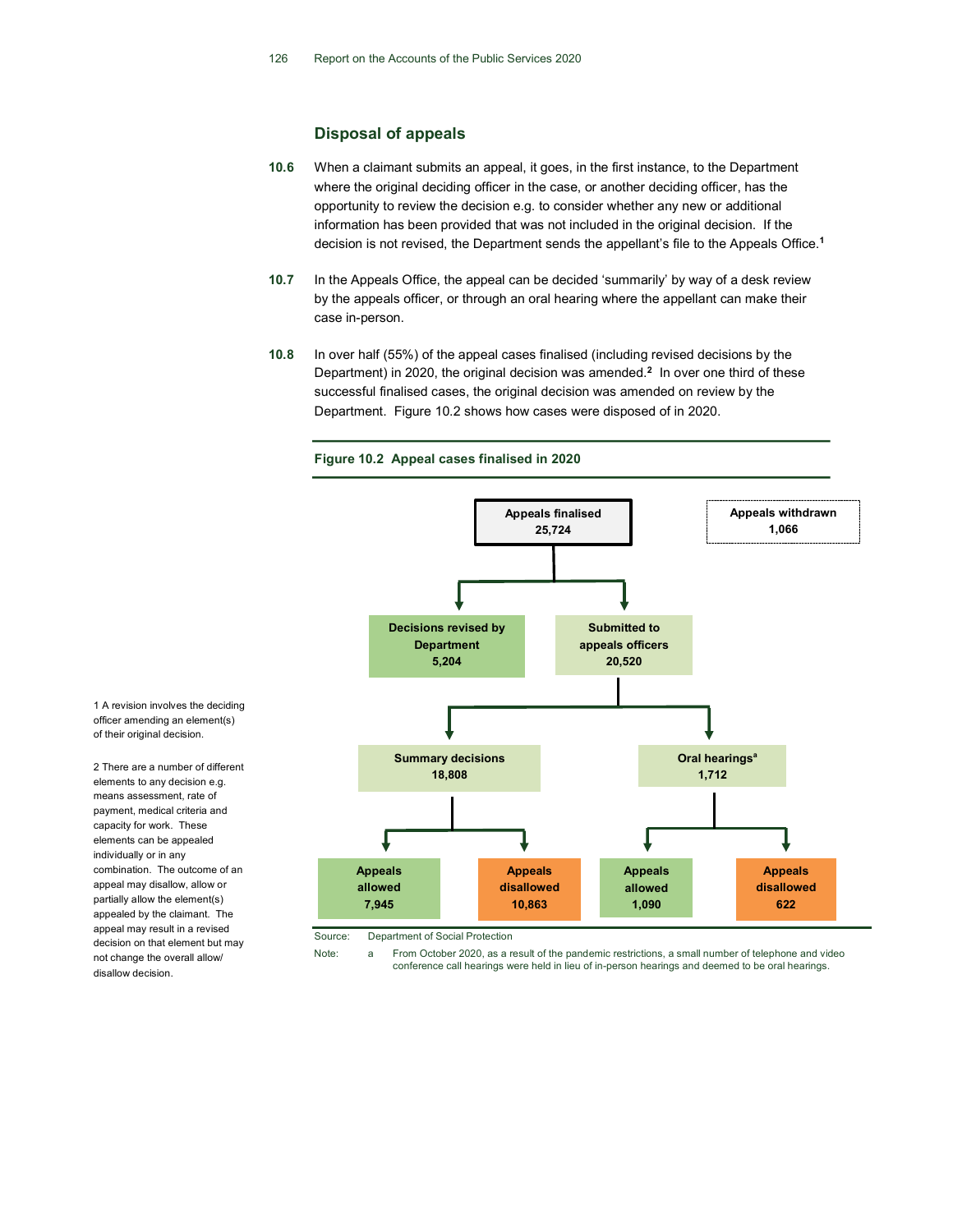# Objectives of examination

- 10.9 In respect of the decisions appealed to the Appeals Office, this chapter
	- evaluates whether the Appeals Office has a fair, transparent and efficient appeals system<sup>1</sup>
	- assesses the extent to which the Department analyses the characteristics of successful appeals and uses that information to improve its operations.
- 10.10 The examination reviewed a randomly selected sample of 75 appeals finalised in 2019 across three different schemes — invalidity pension, disability allowance and domiciliary care allowance.<sup>2</sup> These schemes were selected due to their relatively high rates of appeal.

# Operational basis for the Appeals Office

- 10.11 Legislation provides for the statutory right to appeal and the appointment by the Minister, within the Department, of appeals officers, a Chief Appeals Officer and a Deputy Chief Appeals Officer.<sup>3</sup> Like deciding officers in the Department, the designation and independent decision-making role of appeals officers is set out in legislation.<sup>4</sup> The Chief Appeals Officer submits a report detailing the activity of the Appeals Office to the Minister each year.<sup>5</sup>
- 10.12 The Chief Appeals Officer and the Deputy Chief Appeals Officer are supported by around 40 other appeals officers and 40 administrative staff. In addition,
	- the Chief Appeals Officer is a member of the Department's Management Board, which is chaired by the Secretary General
	- the Appeals Office funding and the target for number of appeals on-hand at the end of the year are included as part of the Department's annual revised estimates
	- the Appeals Office's staffing levels are set by the Department, with HR and staff recruitment organised by the Department in the same way as for other civil servants in the Department.
- 10.13 Appeals bodies in respect of the decisions of civil service departments and offices operate using different models. Some function independently of the body whose decisions they review, while others operate as units within their respective departments but remain independent in their decision making. For example,
	- The Tax Appeals Commission is a body corporate and has its own Vote.<sup>6</sup> The chairman of the Commission is the Accounting Officer and is appointed by way of an external, open competition.
	- **The Agriculture Appeals Office is not a separate body but is part of the Department** of Agriculture, Food and the Marine. However, legislation requires its Director to be appointed by way of an external, open competition, with legislation ensuring that the Director is independent in her/his decision making.

1 A summary description of the appeals process is presented in annex 10A.

2 The 75 cases examined included three appeals that were withdrawn in 2019 before a decision had been reached.

3 Part 10, Chapter 2 of the Social Welfare Consolidation Act 2005.

4 Deciding officers are staff in the Department that are designated under legislation to decide claimants' entitlements in relation to the social insurance and social assistance provisions in the Social Welfare Acts.

5 Section 308(1) of the Social Welfare Consolidation Act 2005.

6 A body corporate is a group of people or an organisation that has a distinct legal identity.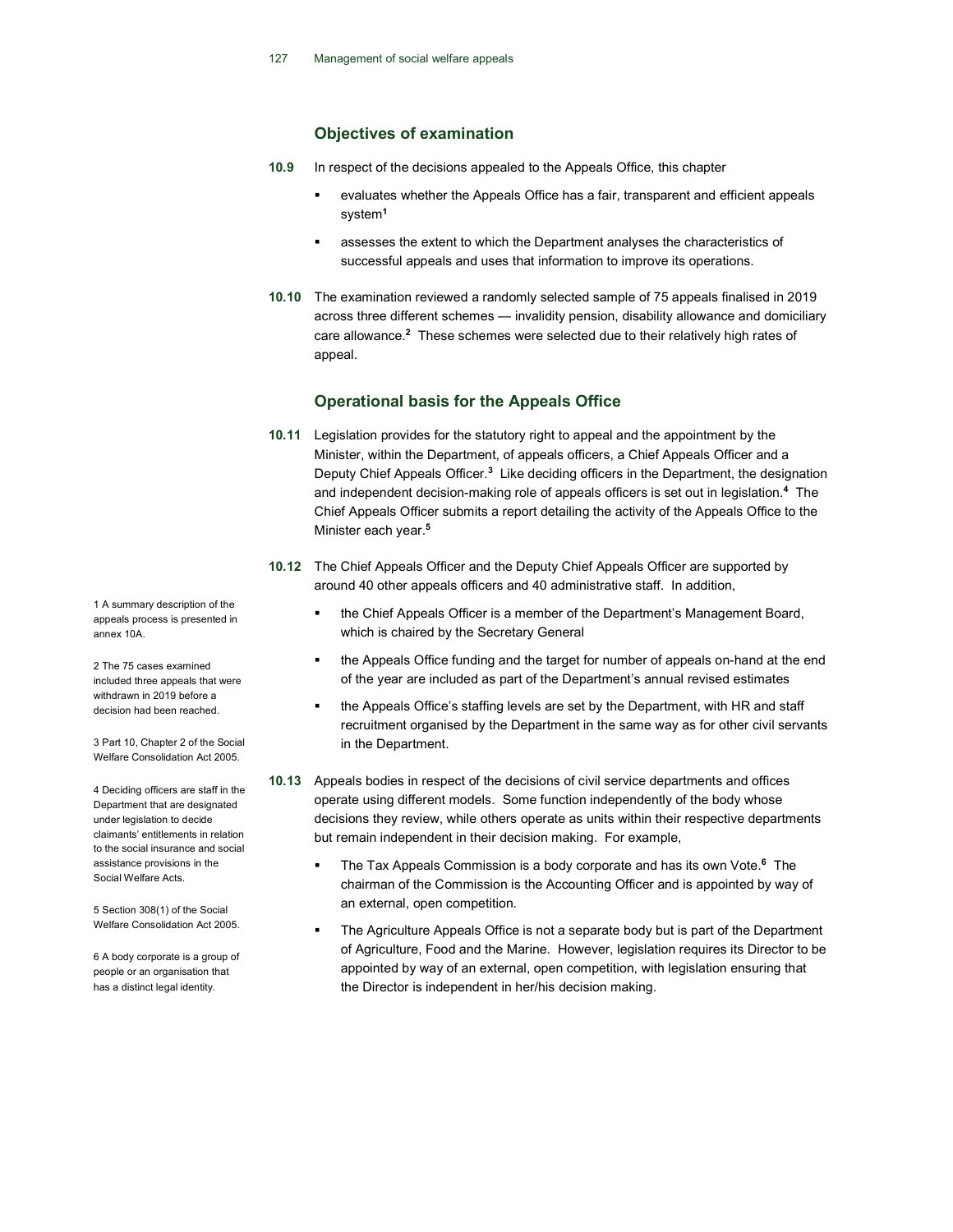# Transparency in the appeals process

# Information received by welfare claimants about decisions

- 10.14 When a claimant is refused an income support payment, s/he is informed by way of a letter from the deciding officer. Claimants who wish to appeal are required to do so within 21 days of being notified of the decision.<sup>1</sup>
- 10.15 Deciding officers are required to provide the reason for the refusal of a claim. Each scheme area uses its own template format for its decision letter to the claimant which refers to the Act or a part of the Act as the reason for refusal in most schemes examined. All decisions issued in respect of the 75 sample appeal cases examined set out a reason for the decision that was made. However, it was notable that the information provided in respect of domiciliary care allowance decisions is more detailed than for the two other schemes.
- 10.16 The Department has pointed out that decision processes have been the subject of litigation on numerous occasions and the reasons provided by the Department for refusals have been accepted as satisfactory by the courts.
- 10.17 After lodging an appeal, the claimant may request a copy of any reports/documentation not provided by the claimant which the deciding officer used in arriving at her/his decision.

# Information received by appellants

10.18 The appellant receives written correspondence from the Appeals Office confirming the outcome of their appeal, or from the Department confirming a revised decision. This correspondence was examined for a sample of cases as part of this examination and in all cases, irrespective of the outcome of the decision, the decision letter included an explanation for the decision.

# Publication of appeal case studies

10.19 The Appeals Office publishes a number of case studies each year in its annual report. A total of 70 such case studies were published in respect of 2020. While not regarded as precedents, these provide useful guidance to the Department's deciding officers, and may be a useful source of information for potential appellants and/or their advisors. However, as the case studies are contained separately in each year's annual report, rather than collectively in a central database, it may be difficult for potential users to access and search the complete catalogue of past case studies.

1 The Social Welfare (Appeals) Regulations 1998 (SI 108/1998) requires claimants to appeal within 21 days of a decision being issued. However, it also allows the Chief Appeals Officer the right to accept appeals after this deadline.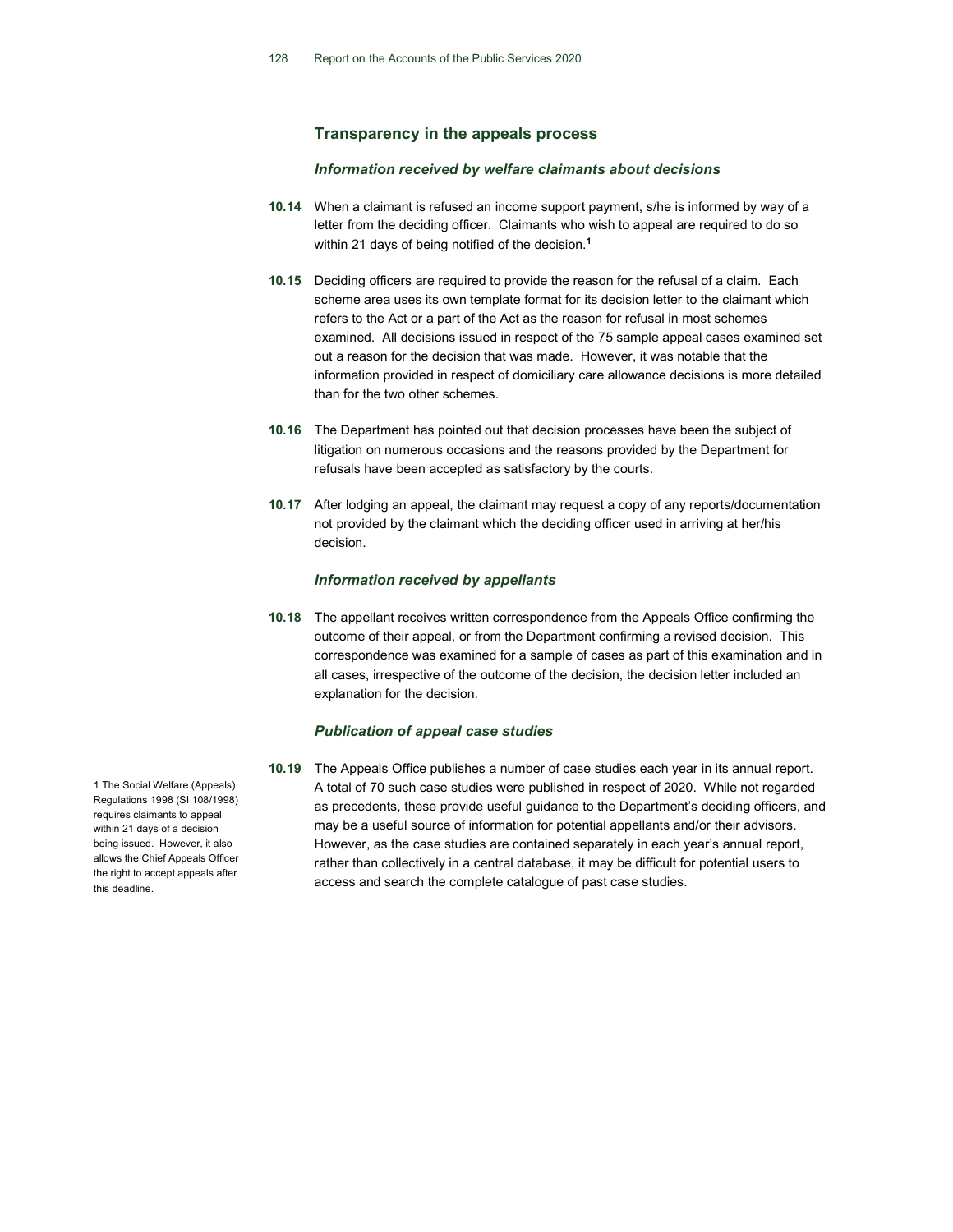# Efficiency of the appeals system

10.20 An efficient appeals process should ensure that appeals are finalised within a reasonable timeframe.

## Types of decision making forum

- 10.21 Appeals may be determined in a variety of ways, as outlined in Figure 10.2.
	- Appeals received are reviewed in the first instance by the Department. For around 20% of cases appealed, the Department revises its original decision and informs the appellant accordingly. Where decisions are not revised (80% of appeals received), the cases are transferred to the Appeals Office.
	- 92% of the cases finalised by the Appeals Office in 2020 were by way of a summary decision, with the balance determined following an oral hearing. This was a significant change when compared with 2019, when 65% of appeals were dealt with by way of a summary decision. Due to the Covid-19 pandemic, in-person oral hearings were suspended in March 2020 and online hearings commenced in October 2020.
- 10.22 In a summary decision, the appeal is determined on the basis of the documentary evidence. An oral hearing involves attendance by the appellant (who may be professionally represented) and may also include attendance by representatives from the Department including the deciding officer.
- 10.23 While appellants can request an oral hearing, the decision whether to allow an oral hearing is at the sole discretion of the appeals officer.<sup>1</sup> The Appeals Office has stated that, in practice, an oral hearing is held in situations where there is a conflict of evidence or a judgement to be made, or where there are multiple parties involved (e.g. insurability of employment). The Appeals Office does not have written procedures to guide appeals officers in making decisions about the format of the appeal procedure in individual cases.
- 10.24 In the 75 cases examined as part of this examination, only four appellants (5%) requested an oral hearing which was granted in all cases.
- 10.25 The right to an oral hearing varies across the public sector. The Agriculture Appeals Office allows the appellant the option of an oral hearing. A taxpayer has a right to have their appeal heard by the Tax Appeals Commission, but it is possible for the Tax Appeals Commission to adjudicate without a hearing, if both parties agree.

# Timeliness of appeals decisions

10.26 It is important that appeals occur in a timely manner. The Chief Appeals Officer routinely reports on timeliness of processing of cases at the Department's Management Board and is required to submit an annual report on the activities of the Appeals Office to the Minister for Social Protection. The report discloses the progress of cases throughout the year, the timeliness of appeal decisions and the number of cases on hand at year-end.

1 Following submission of an appeal, an appellant can request an oral hearing if they wish to elaborate on some aspect of the evidence or consider that they can better make the case if they appear in person to present their evidence. However, the Appeals Office has stated that a request for an oral hearing will not be granted where it is decided that there is no prospect that additional information could be provided that would affect the outcome of the appeal.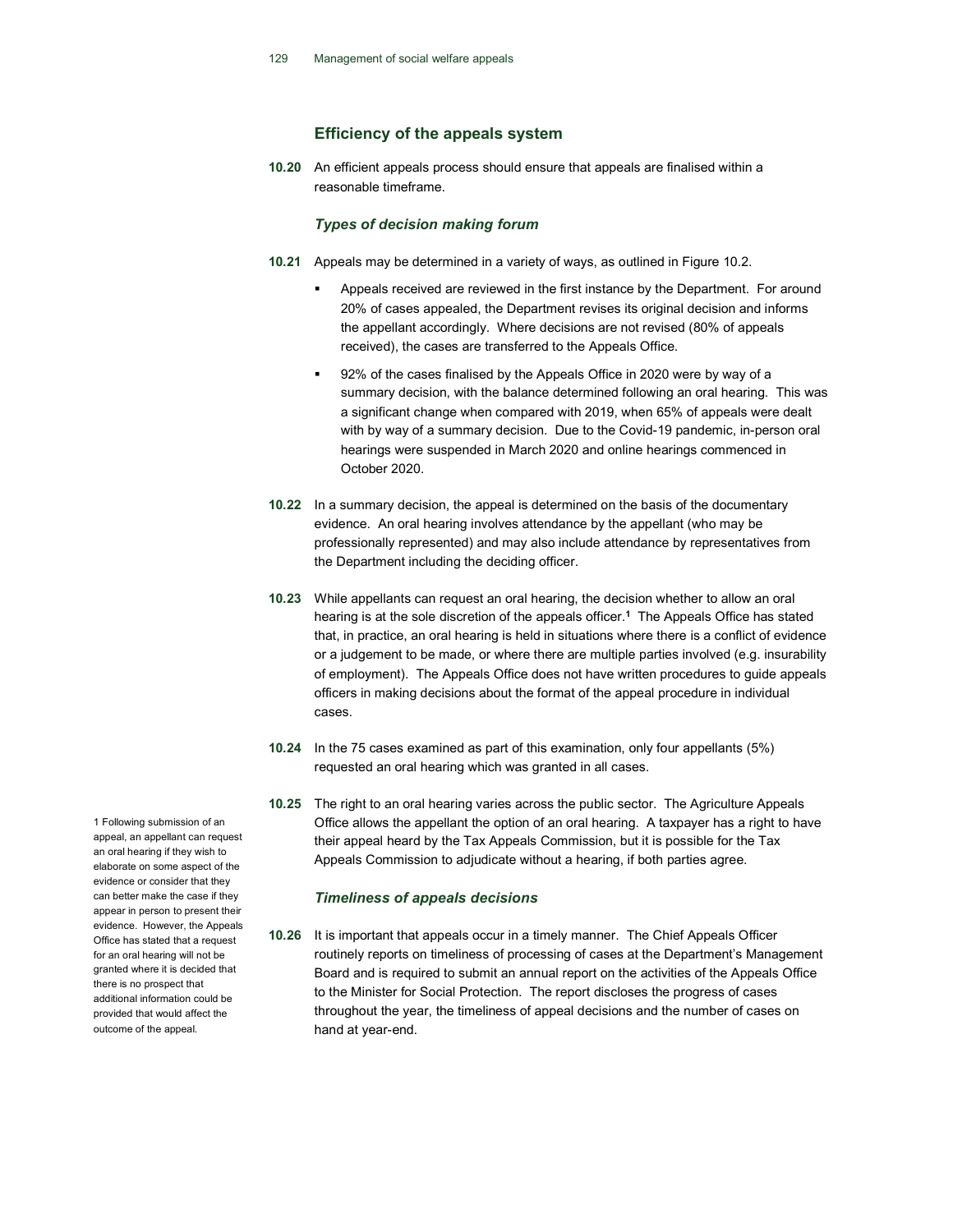

Source: Department of Social Protection

Notes: a Appellants are estimated to add approximately one day to the appeals processing time.

 b Includes the time taken in respect of appeal cases withdrawn by claimant at any stage in the process.

- 10.27 The average time to process an appeal increased from just over 20 weeks in 2016 to around 25 weeks in 2018/2019 (see Figure 10.3). However, the timeliness of the process improved markedly in 2020 — the average time taken was 16.5 weeks.
- 10.28 The Department has adopted a target of three weeks to review an appeal case and to dispose of an appeal — either by issuing a revised decision, or transferring the case file to the Appeals Office.<sup>1</sup> The Department significantly exceeded the three-week target over each of the last five years but made improvements in 2020 when the average time before a file was transferred to the Appeals Office was 8.8 weeks.
- 10.29 In 2020, the time taken by the Appeals Office to finalise appeals decreased to 7.7 weeks compared with 11.6 weeks in 2019. This reflects the much higher proportion of cases that were determined following a summary process in 2020. Analysis of data in relation to 2019 cases shows that appeals involving an oral hearing took four weeks longer on average than those finalised following a summary decision.
- 10.30 The Appeals Office has not adopted target timescales for the finalisation of appeals but does set targets in relation to the number of appeals on hand at year-end. The targets set are expressed as a range (see Figure 10.4). For 2020, the target for the cases on hand at year-end was a range of 8,500 cases to 9,500 cases. This target implies a backlog at year-end equivalent to about 33% of the work finalised in 2020 (or around 17 weeks' worth of work).

1 The Department in reviewing original decisions may engage with a claimant to determine all relevant information relating to entitlement. The Department has stated that while this can delay the review process, it can lead to a revised decision which reduces the volume of appeals submitted to the Appeals Office.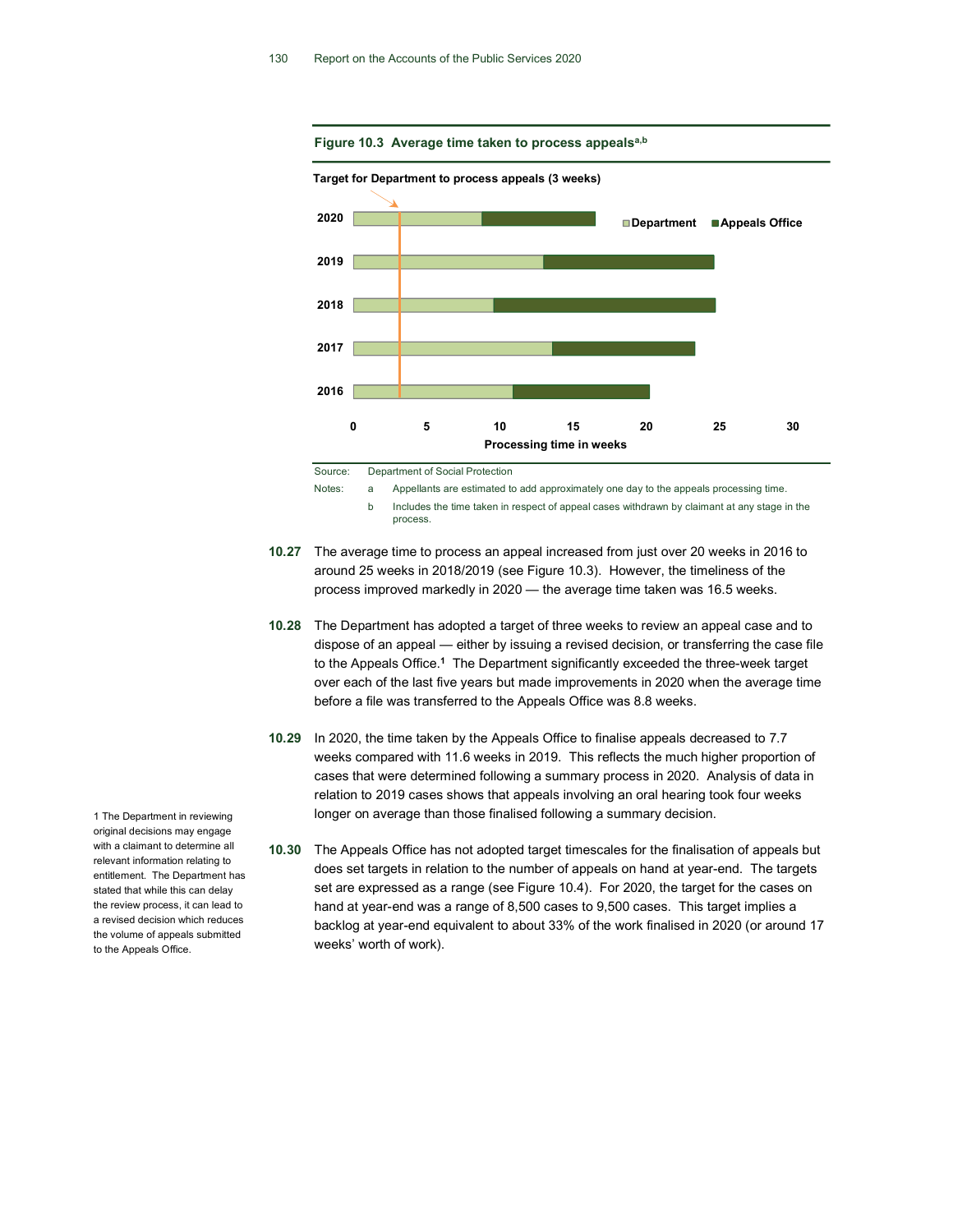

Figure 10.4 Cases on hand at year-end, targets versus outturns

Source: Department of Social Protection

10.31 Between 2017 and 2019, the cases on hand were within the target ranges adopted. In 2020, the number of cases on hand at the year-end was significantly below the target range set.

# Actions taken/planned to improve management of appeals process

- 10.32 The Appeals Office has stated that in order to improve the timeliness of the appeals process, it has undertaken a number of initiatives over recent years including
	- improved liaison between the Department and the Appeals Office
	- additional training of appeals officers, and
	- management focus on the efficient provision of appeal files to and from appeals officers and the Appeals Office's administrative staff.
- 10.33 In addition, the Appeals Office has a 'clarification' procedure whereby certain cases are referred back to the Department if the Appeals Office believes the appellant did not understand the basis for the Department's decision. The clarification process is in place for five schemes.<sup>1</sup> In 2020, 696 appeals were dealt with as clarifications. Just under two thirds of these cases subsequently progressed as appeals to be determined by the Appeals Office. The remaining one third of cases that were dealt with by the clarification process are not counted as appeals unless and until they progress to a routine appeal or revision.
- 10.34 There are opportunities to enhance the efficiency of the appeals process. Appeals forwarded from the Department to the Appeals Office are paper based files. A business process review conducted in 2017 recommended an appeals modernisation project. Key functions to be provided by the project were document management, case management and the provision of management statistics. The project would enable the Appeals Office to access the Department's main claims IT system (BOMI) and reduce the volume of documentation that must be securely printed, transferred and subsequently shredded. However, as at end July 2021, there is no estimated date for the completion of the project.

1 State pension (contributory), maternity benefit, paternity benefit, liable relatives and treatment benefit scheme. The Appeals Office stated that these schemes were targeted as the eligibility criteria are more defined than other schemes.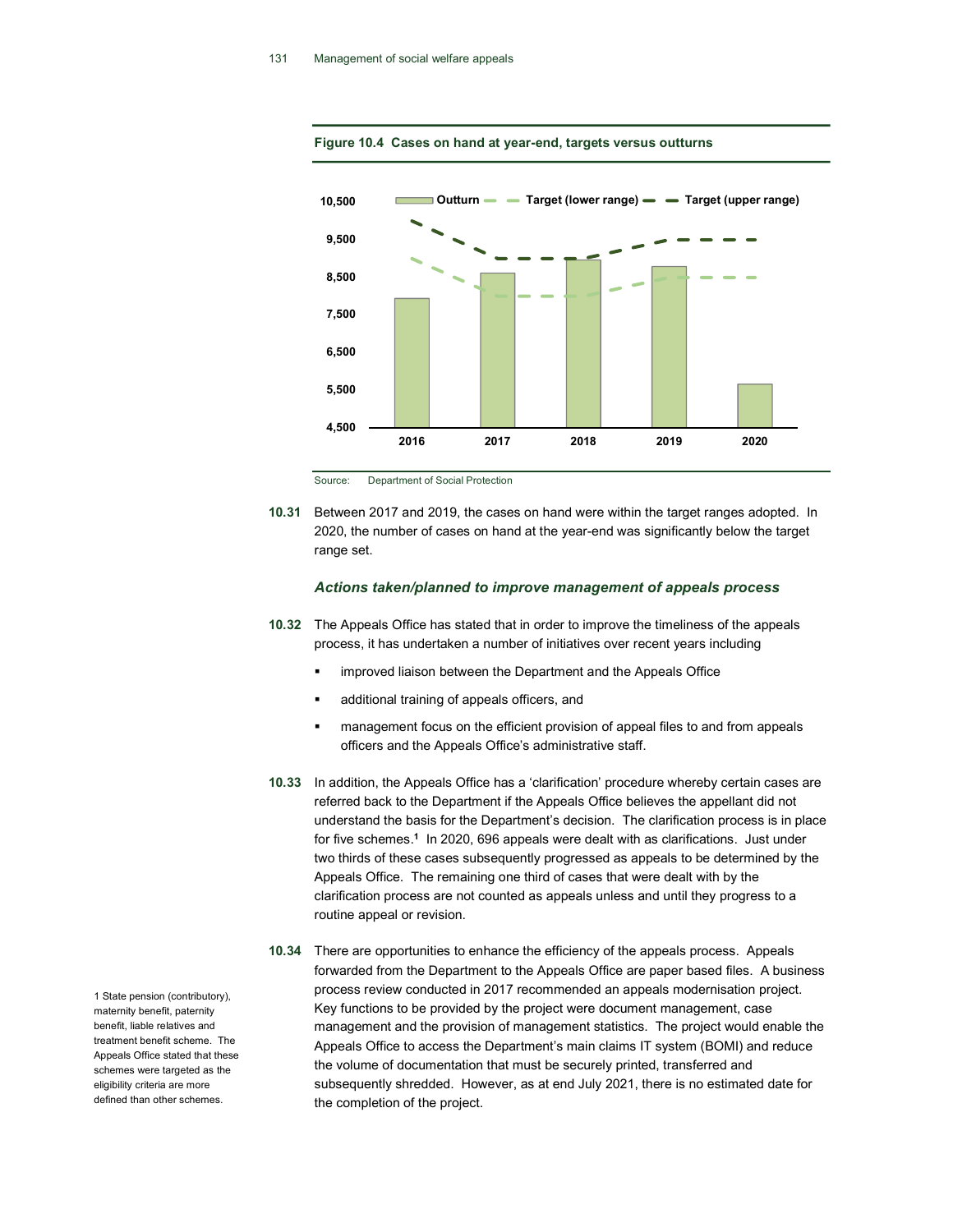# Quality assurance

10.35 In 2019 and 2020, over 20,000 appeals were finalised. The appeal outcome is determined either by a deciding officer in the Department or by an appeals officer in the Appeals Office.

# Quality control of appeals officer decisions

- 10.36 The Appeals Office does not have a formal quality assurance process to review the quality of decisions. However, the Appeals Office has stated that
	- A majority of the 42 appeals officers are experienced staff serving at assistant principal grade.
	- All decisions made by an appeals officer can be referred to the Chief Appeals Officer for review, either by the appellant or by the Department — 45 requests for review were received in 2020.<sup>1</sup>
	- There is a formal training programme for appeals officers, which is led by professional trainers working with experienced appeals officers. The programme consists of a mix of e-learning, trainer delivered learning modules, mentoring and peer support.
	- A level 8 certified diploma for appeals officers has been developed with the National College of Ireland — over half of the serving appeals officers have completed this programme as of end July 2021.
	- The Appeals Office holds two conferences annually where appeals officers can discuss their work.

# Quality control of deciding officer decisions

- 10.37 The Department has quality control procedures in place to review the decisions made by deciding officers most of whom are at clerical officer or executive officer grade. A sample of claims processed is examined by supervisors on a rolling basis to ensure that the Department's procedures have been followed correctly by the deciding officers, and that safeguards to ensure the accurate processing of claims were followed. These quality control procedures focus in particular on the work of less experienced staff, and on claims exceeding certain monetary thresholds.
- 10.38 The Department also has a Decisions Advisory Office (DAO) whose role is to support the scheme sections in the Department. The DAO provides advice in complex cases and detailed guidelines on decision-making and relevant legislative provisions across the organisation. The DAO is responsible for managing a central repository of up-todate scheme and policy guidelines and an associated advice library.
- 10.39 Since the end of 2020, the DAO reports to the Chief Appeals Officer. The Department has stated this change in reporting lines is intended to strengthen the feedback loop from learnings during the appeals process into the Department's decision process and guidelines. Prior to this re-organisation, the DAO held quarterly meetings to get feedback from the Appeals Office with a view to ensuring that deciding officers are provided with the relevant guidance, advice and training to assist them in making decisions. Some of the issues addressed at these meetings have included

1 Section 318 of the Social Welfare Consolidation Act 2005.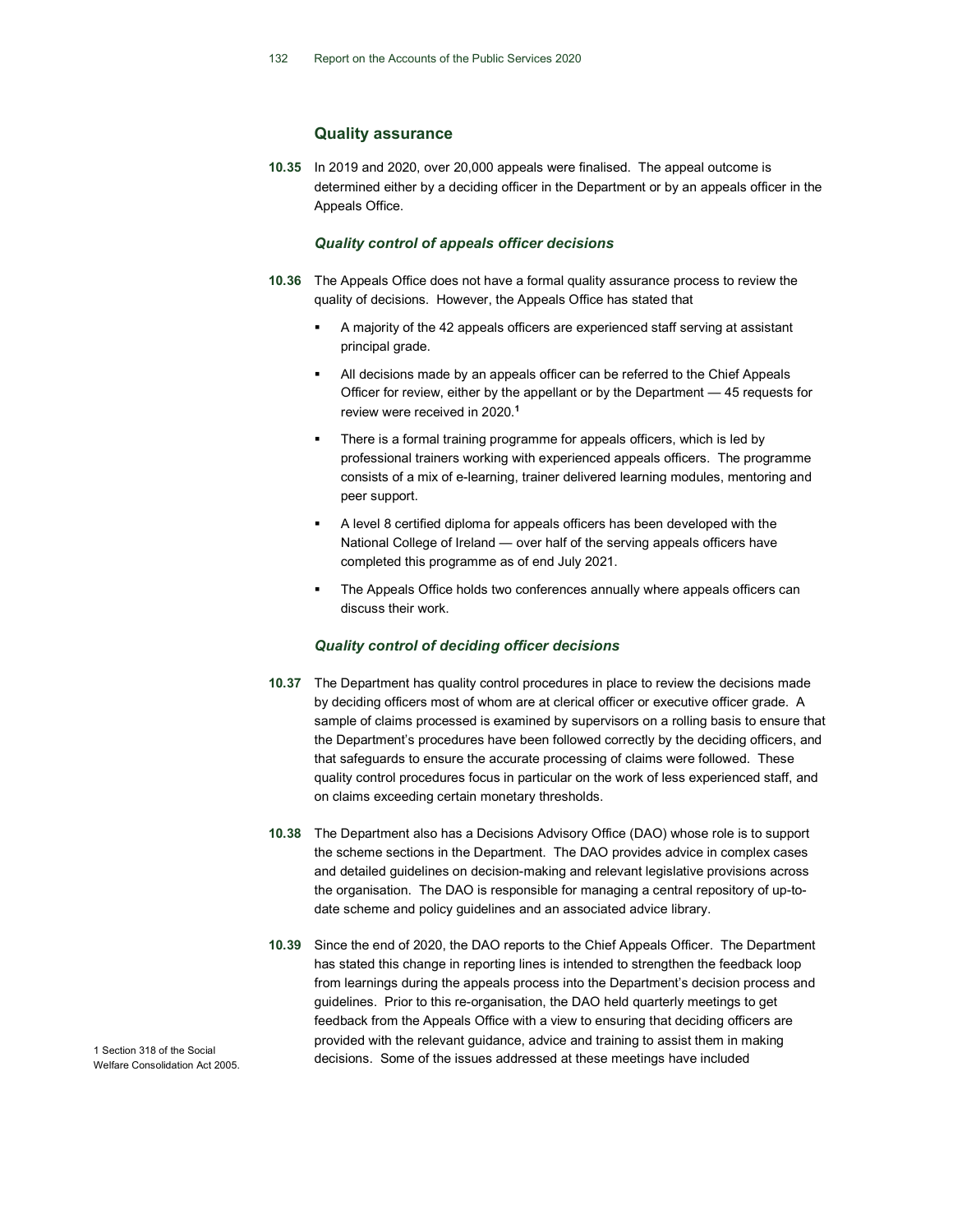- setting up review groups in relation to specific schemes
- consulting with relevant stakeholders (internal and external) on legal issues for decision making and appeals processes
- examining decision letter templates to ensure sufficient information regarding the decision is provided
- communicating instances where there were lack of clarity in decision letters
- indicating that an incorrect interpretation of legislation has been made in decisions and
- highlighting that incomplete application forms had been accepted by the Department.

The Department stated that, notwithstanding the change in reporting lines, the DAO unit has continued, and will continue, to hold regular review meetings with appeals office staff to ensure feedback and learnings are documented and actioned appropriately. The Department also stated that meetings have been held on a more frequent basis as issues arise since the reporting structure has changed.

- 10.40 The DAO also uses these meetings with the Appeals Office staff to provide its own feedback about the appeals process. Concerns raised in the past with the Appeals Office include matters such as: wording used in appeal decisions that affected the Department's ability to pursue a debt; and the inconsistent approach taken by appeals officers in relation to the type of evidence required to prove residency status and interpretation of legislation.
- 10.41 From time to time, the DAO issues case study bulletins for deciding officers. However, the last DAO bulletin was issued in April 2018. Previous bulletins were drafted as a result of a Department/Appeals Office project examining jobseeker's allowance decisions in order to identify the issues that led to appeals and/or reviews of decisions. The project involved examining a number of files relating to the assessment of means.
- 10.42 The Appeals Office publishes an annual report detailing its activities and related outcomes each year. However, the Department does not include any analysis of appeal rates or decision refusal rates within its schemes in its annual report. Such analysis could help the Department increase its awareness of trends within each scheme in terms of the rate of appeal, and assist it in identifying the schemes that potentially require extra focus in terms of quality assurance and staff training.

# Appeal outcomes

- 10.43 The Department has stated that schemes requiring medical or social and care needs assessments are more likely to be successfully appealed because new or supplementary information is often provided by claimants at the appeal stage. The Department has stated that it has been taking steps to make claimants more aware of the type of medical, social and care needs evidence required. In this regard, the Department consults with representative groups, involving them in the design of claim forms, information guides and overall processes.<sup>1</sup>
- 10.44 For the sample of 75 appeals cases that were examined, 57 had a successful outcome from the appellants' perspective — 20 were revised decisions made by the Department and 37 were Appeals Office decisions. The examination team analysed the documented reasons for the 57 successful appeals.

1 For example, in respect of domiciliary care allowance, a full scheme review was completed in 2013, with input from nongovernmental organisations (NGOs) and GPs (IMO). More recently, application forms and guidelines in disability allowance have been reviewed with input from NGOs. A new disability allowance application form is in the process of being rolled out.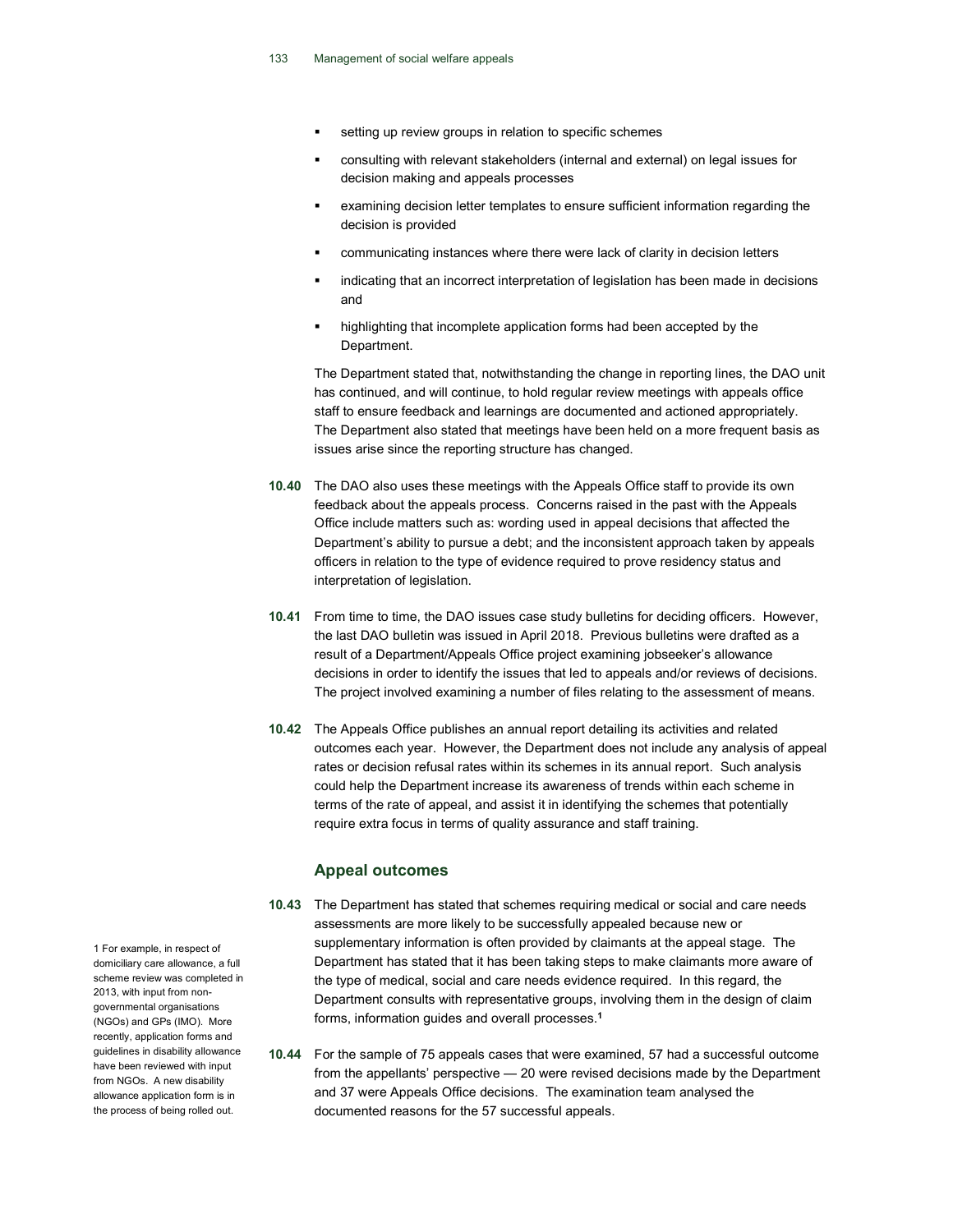10.45 Figure 10.5 shows the breakdown of the reasons for the 57 successful appeals. In 40 (70%) of the appeals upheld, significant additional information was provided by the appellants. In the remaining 17 cases (30%), no significant additional information had been provided by the appellants.





Note: a Two of the cases with no new evidence were appeals for the backdating of payments.

- 10.46 In four of the successful cases, information was obtained during the appeal that referenced an additional illness that was not considered in the original decision (e.g. a person was not awarded an invalidity pension on the basis of a repetitive strain injury, but later emphasised in their appeal that they also suffered from chronic back pain that prevented them from working).
- 10.47 In five successful appeal cases (four of which involved decisions by the Appeals Office), evidence that confirmed a suspected but unconfirmed diagnosis had not been available at the time of the initial refusal by the deciding officer e.g. a child whose parents were applying for a domiciliary care allowance received a specialist diagnosis of autism after the original decision.
- 10.48 In the remaining 31 cases, significant additional evidence was provided in relation to the original decision. Examples of this evidence included new documentation from experts and the evidence adduced by the appeals officers at the oral hearings, including oral testimony given by the appellant.
	- In 24 cases, additional evidence was provided by the appellants to explain that their medical conditions were more severe, or impacted more adversely on their ability to work, than was apparent in their initial applications.
	- In six cases, claimants' appeals were allowed after they submitted additional information that augmented the evidence supplied in the initial application. In some of these cases, such information could have been supplied in the first instance e.g. consultant reports, MRI scans.
	- In one case, new financial evidence was supplied by the claimant who was appealing a decision to refuse a payment due to their spouse's means.

Source: Office of the Comptroller and Auditor General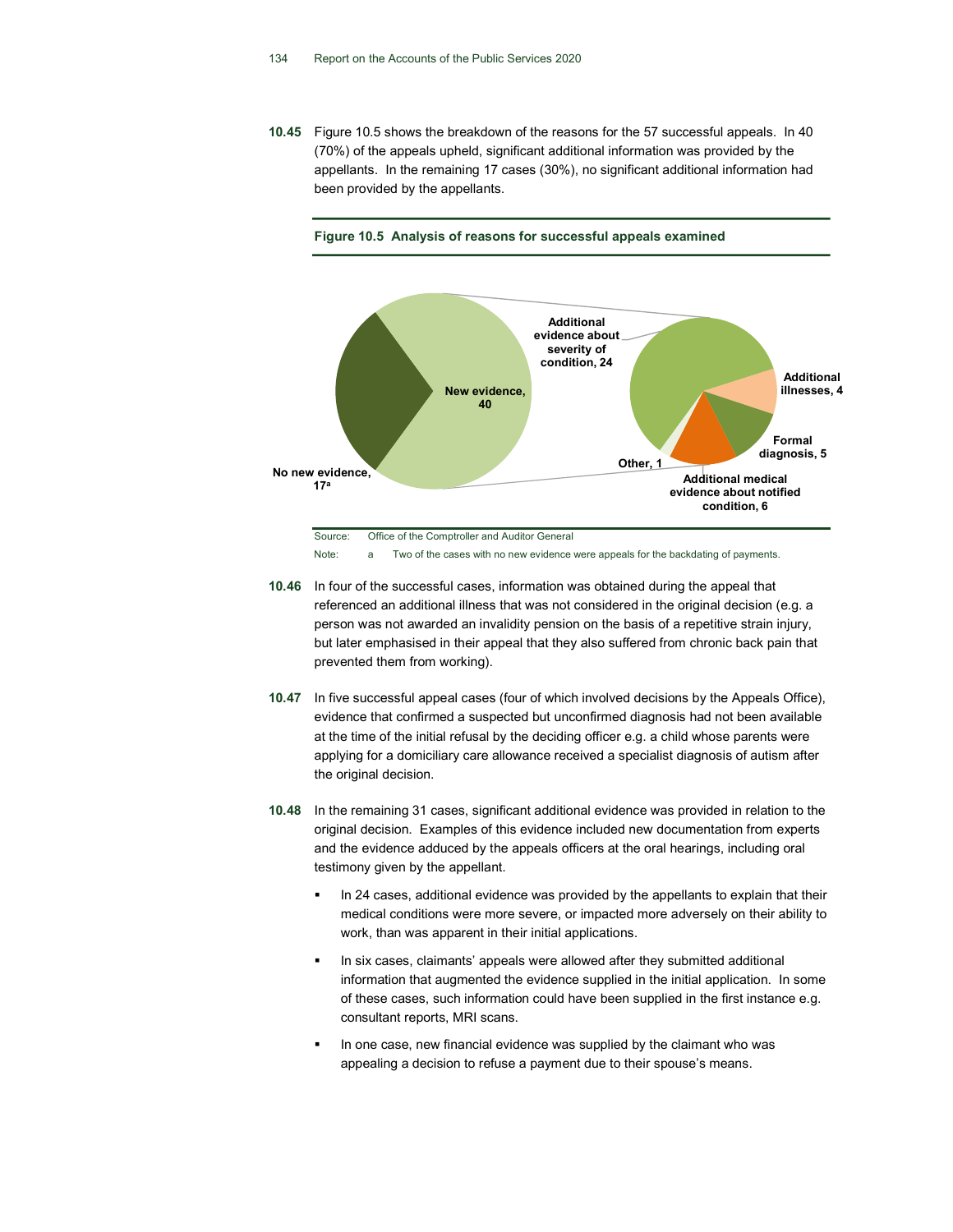10.49 In respect of 26% (15 cases) of successfully appealed sample cases, no material additional information was recorded as having been provided.<sup>1</sup> Because evaluation and judgement is involved, it is inevitable that some differences may arise when deciding on a person's ability to work, or the level of care needed for a child. However, it was not clear in the cases examined why the appeals had been successful, when the original claims had not. The Department noted that appeals officers consider cases on a de novo basis rather than determining whether a deciding officer's decision is or is not correct.

# Conclusions and recommendations

- 10.50 The Department issued approximately two million decisions in 2020 in respect of claims for income support and other benefits. This included decisions on new applications, reviews and maintenance decisions on existing claims in payment.
- 10.51 The Department has stated that the overall rate of appeal was around 1.3% for 2020. While the number of appeal cases is low, the impact of an appeal on the circumstances of the individual appellants (and on any dependents they may have) may be very significant. Ensuring that the social welfare appeal process is fair, transparent and efficient is therefore very important.
- 10.52 Although the Appeals Office is set up as part of the Department, it is statutorily independent in the exercise of its functions, and reports separately from the Department on its activity and performance.
- 10.53 Deciding officers are required to provide a reason to claimants who are refused a social protection payment. Of the sample appeal cases from three schemes examined for the purpose of this examination, while all decisions set out a reason for the decision that was made, it was notable that the information provided in respect of domiciliary care allowance decisions is more detailed than for other schemes.

## Recommendation 10.1

The Department should review its current procedures so as to ensure that all claimants are informed clearly of the reason(s) for refusal of claims. This would allow claimants to make a better informed decision in relation to appeal.

#### Response from Accounting Officer

#### Agreed.

Existing guidelines are currently under review by the Decisions Advisory Office (DAO) and will be re-issued to all deciding officers/designated persons in due course.

The DAO has also published guidelines (last revised in July 2019) called Reasons for Decisions. These set out the principles for reasoned decisions in line with court rulings to assist deciding officers on providing full details of the reasons for decisions. The Department is currently reviewing all such guidelines.

10.54 In 2020, the majority of appeal cases were decided on the basis of summary reviews of case documentation. The percentage of appeal cases where oral hearings were held was significantly lower than in 2019. The Department has stated that due to the Covid-19 pandemic, in-person/oral appeal hearings were suspended in March 2020 and online hearings came into operation in October 2020.

1 This excludes two cases relating to backdating of payments in respect of claims allowed by deciding officers. The Department has stated that an appeal for backdating of a claim would not necessarily involve new evidence, medical or otherwise, just justification as to why the Department should backdate the claim.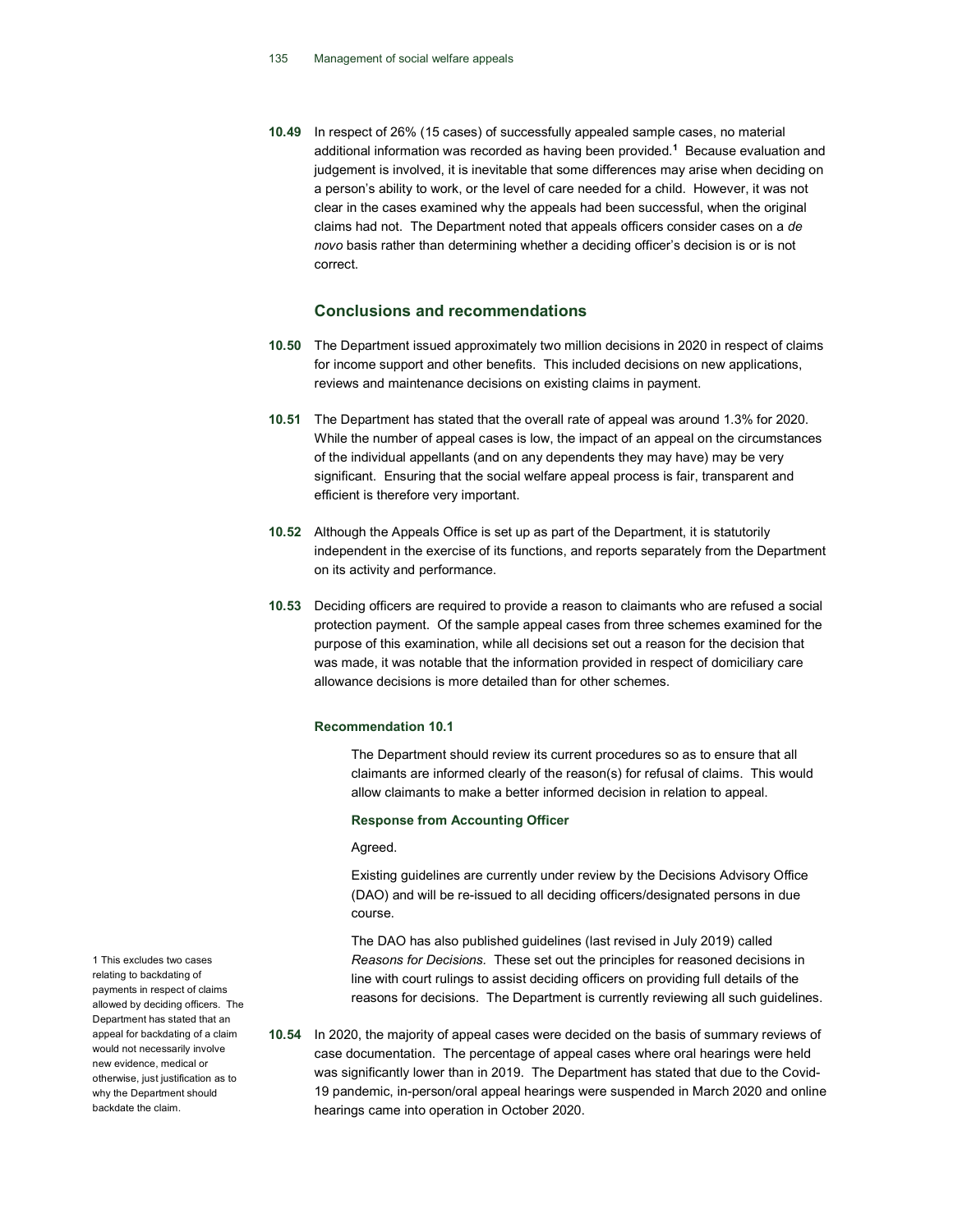10.55 Oral hearings allow appellants the opportunity to put their cases in-person. The decision to grant an oral hearing rests solely with the appeals officer. The Appeals Office does not have written procedures for appeals officers outlining when an oral hearing should be held.

#### Recommendation 10.2

Written guidelines for appeals officers should be prepared that clearly establish the circumstances that usually result in an oral hearing being held. These guidelines should be published on the Appeals Office's website and made available to the public.

#### Response from Accounting Officer

#### Agreed.

However, under law, the decision on whether or not to hold an oral hearing is the responsibility of individual appeals officers. This will also be reviewed.

- 10.56 There were improvements in the timeliness of disposal of appeals in 2020 but it still took about 16.5 weeks to finalise cases that went to the Appeals Office. Between 2016 and 2019, the average time to resolve an appeal ranged from 20.5 to 25.1 weeks. The current system is largely paper based and there appear to be opportunities to improve timeliness through more effective use of ICT and case management systems.
- 10.57 A business process review conducted in 2017 recommended an appeals modernisation project but as at end July 2021, the project had not commenced.

## Recommendation 10.3

The Department and the Appeals Office should progress as a matter of priority the appeals modernisation project. This should include the setting of a timeframe for the completion of the project.

## Response from Accounting Officer

#### Agreed.

The finalisation of the project and the implementation of a new appeals system is a priority for the Appeals Office and for the Department. The review carried out in 2017 was a preliminary piece of work which has usefully informed the development and progress of the appeals modernisation project. This is an extensive and multi-faceted project which is much more detailed and complex than the review. Very significant work has been undertaken on the project and a request for tender to procure the required technical resources is currently being finalised.

- 10.58 Analysis of a sample of successful appeals showed that in 26% of cases, no material new evidence had been supplied.
- 10.59 In 70% of the successful appeals examined, material new evidence had been supplied. In one fifth of these cases, the new evidence pointed towards an additional illness or confirmed a previously suspected diagnosis. However, in the remaining cases, the additional information provided augmented information provided at the application stage.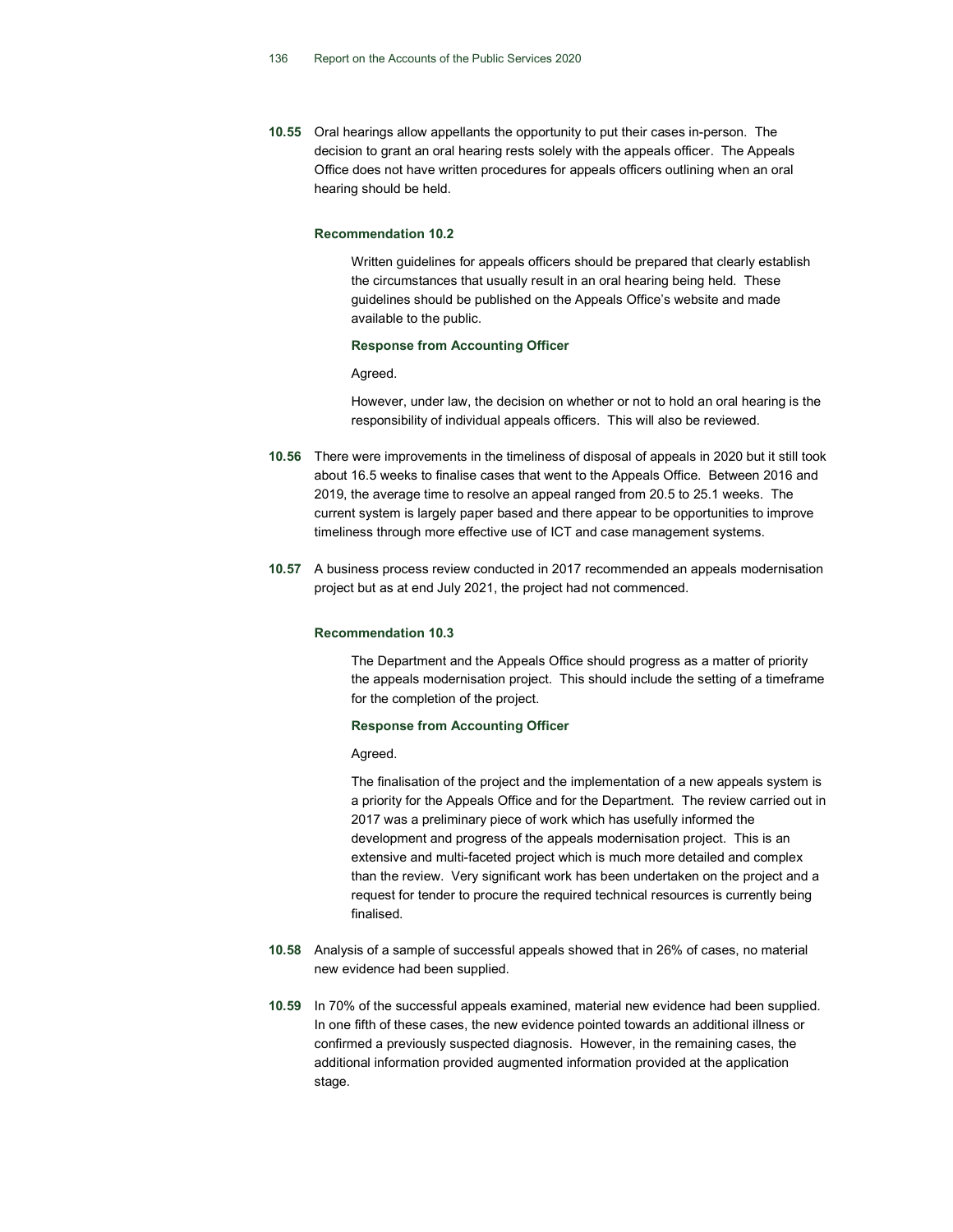10.60 While it is open for appellants to submit new or additional evidence, in many of the successful cases examined, when making the initial application, the claimants could have set out more clearly how the conditions disclosed impacted, for example, on their ability to work or on the time and resources needed to care for a dependent, or have included all relevant medical documentation and medical history in their original applications which would have avoided the need for an appeal.

#### Recommendation 10.4

The Department should carry out periodic reviews of successfully appealed cases where no new or additional material information was provided. These reviews could assist the Department in learning from the cases determined by appeals officers and in improving the quality of decisions made by its deciding officers in determining claims.

## Response from Accounting Officer

#### Agreed.

Towards this end, the Department has recently moved the Decisions Advisory Office (DAO) to report to the Chief Appeals Officer. The purpose of this change in reporting line is to strengthen the feedback loop from the Appeals Office into the Department's decision making process to help ensure that deciding officers learn from the determinations of appeals officers. The DAO will have access to and will monitor successfully appealed decisions and will arrange for periodic reviews between the appeals officers and relevant scheme areas to take the learnings from these appeal cases.

#### Recommendation 10.5

The Department should examine the application process and related guidance for those schemes which are medically or social and care needs assessed in order to ensure claimants are able to supply all necessary information to assess eligibility when they are making a claim.

#### Response from Accounting Officer

#### Agreed.

The Department and medical scheme areas have taken steps to try and tackle this issue.

One initiative is a redesign of the application forms which is ongoing in the disability allowance and invalidity schemes area and is nearing completion. New application forms for disability allowance and for invalidity pension will be introduced before the end of 2021. Part of the redesign that is underway includes clearly highlighting the information that needs to be submitted with the application in order to expedite the claim process. The relevant scheme owners have involved the various representative and advocacy groups, via the Disability Consultative Forum, in the redesign process to try and ensure that the revised version is as customer friendly as possible.

The Department has also asked the representative and advocacy groups to advise their customer facing staff/advocates to let customers know that they should include all data/documents supporting their claim at original application stage. This will help to ensure that more claims can be decided correctly on first examination and not require review and/or appeal.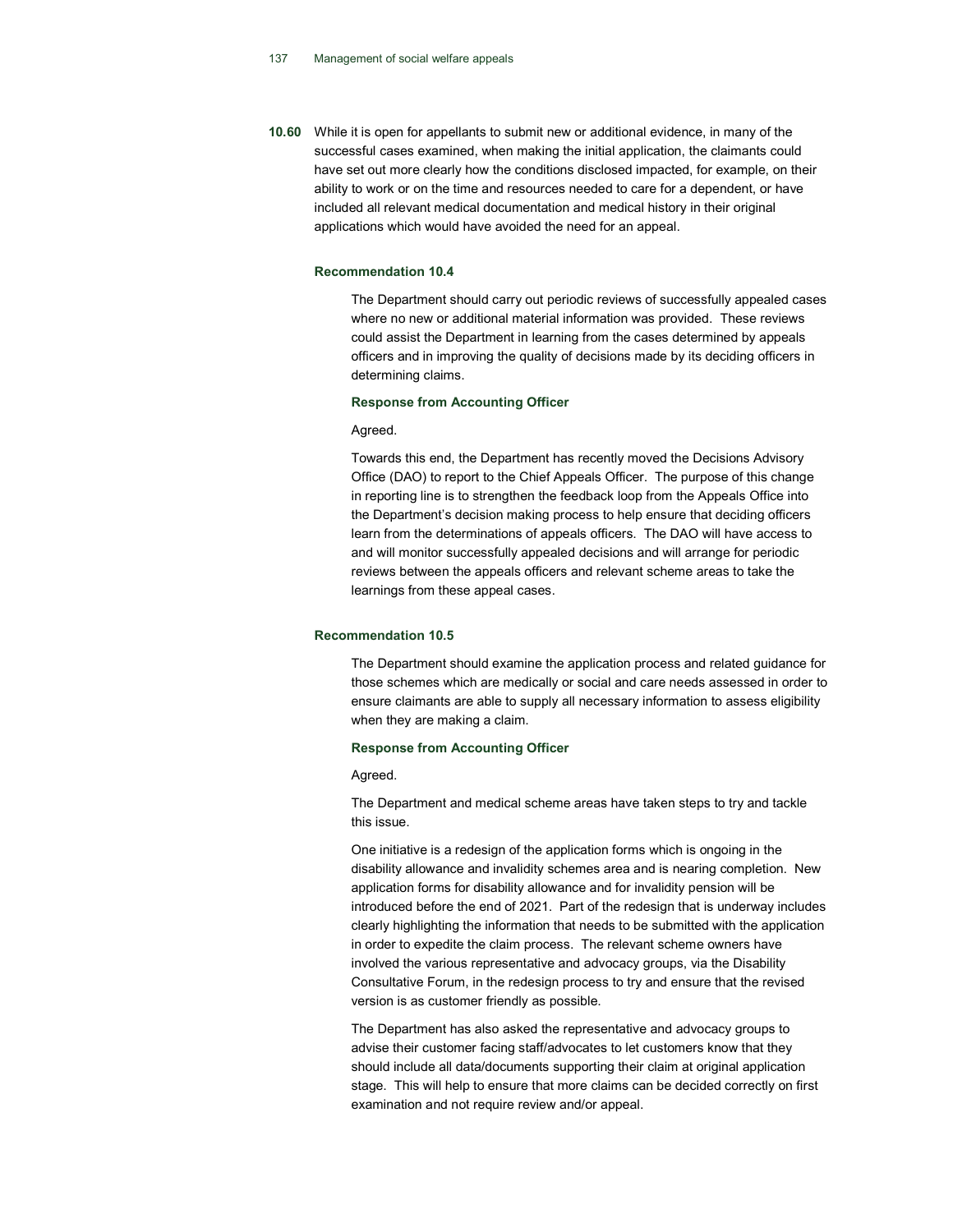The Department invites and welcomes the ongoing involvement of nongovernmental organisations and advocacy groups in process and form design at any point at which it implements changes to processes, such as when it is developing a new IT system. The Department actively involves representative groups in its effort to encourage all applicants to provide as much information as possible at the time of making their claim.

10.61 The Department has quality control procedures to review decisions made by deciding officers as one of its control mechanisms. In contrast, there is no formal quality assurance system in place to review the quality and consistency of decisions by appeals officers.

#### Recommendation 10.6

The Appeals Office should consider establishing a quality assurance system in order to aid consistency in decision making and to identify the training needs of appeals officers.

#### Response from Accounting Officer

Agreed.

However, it should not be taken that the Appeals Office does not invest in ensuring the quality of its decisions. Appeals officers are experienced senior officers of the Department (primarily assistant principal grade) and are provided with extensive training and mentoring. Conferences and workshops are also held for appeals officers to share best practice and learning.

The Social Welfare Consolidation Act 2005 provides opportunities for appellants who are unhappy with the outcome of appeals to seek a review of the decision by an appeals officer (section 317 of the Act) or the Chief Appeals Officer (section 318). The Appeals Office will further consider how quality assurance measures can be developed and implemented to support appeals officers and improve the service generally.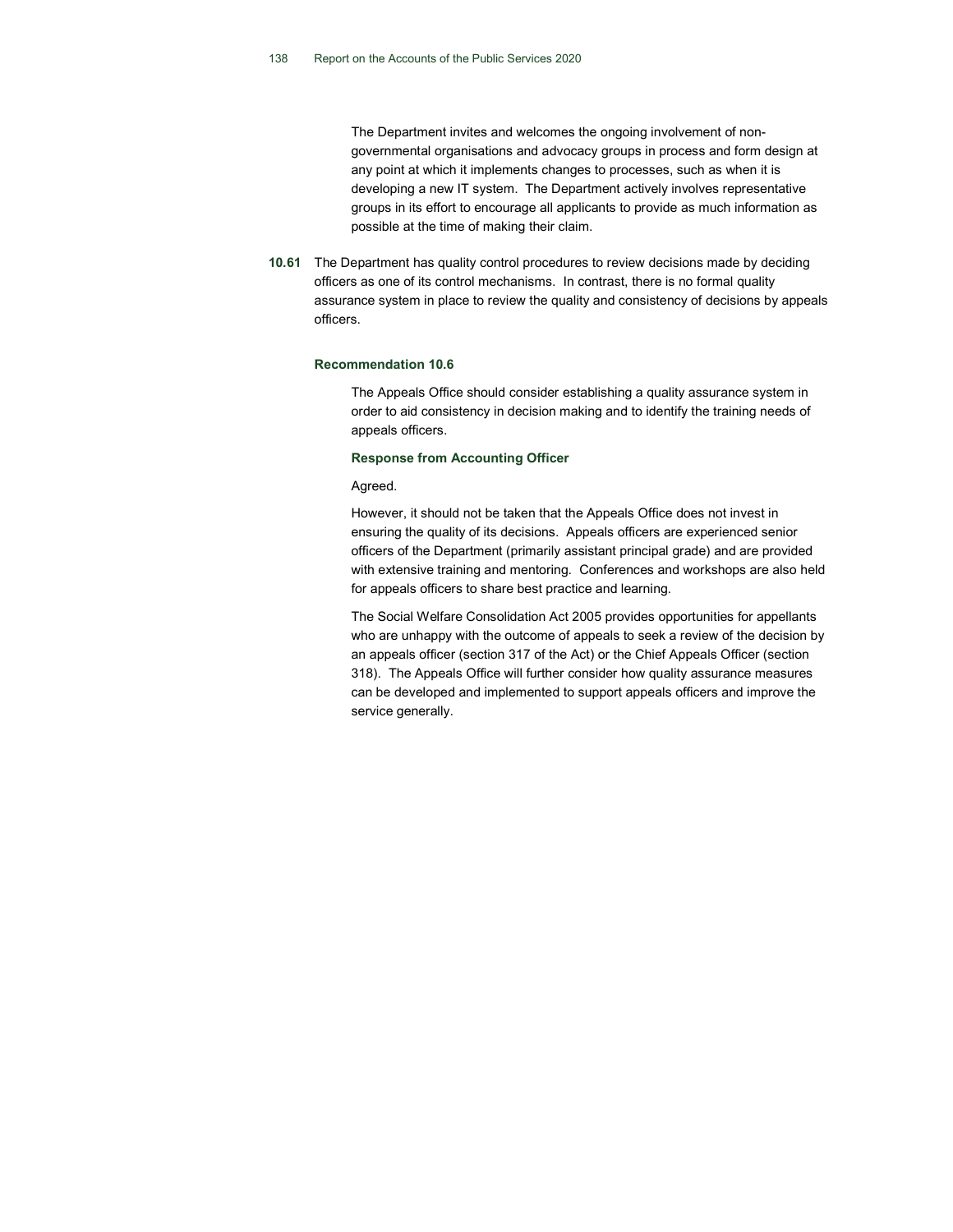# Annex 10A Overview of appeal process



Source: Office of the Comptroller and Auditor General

Notes: a A claimant may withdraw an appeal at any stage in the process.

 b In cases where there are multiple parties (e.g. insurability of employment) information supplied by one party may be shared with another interested party.